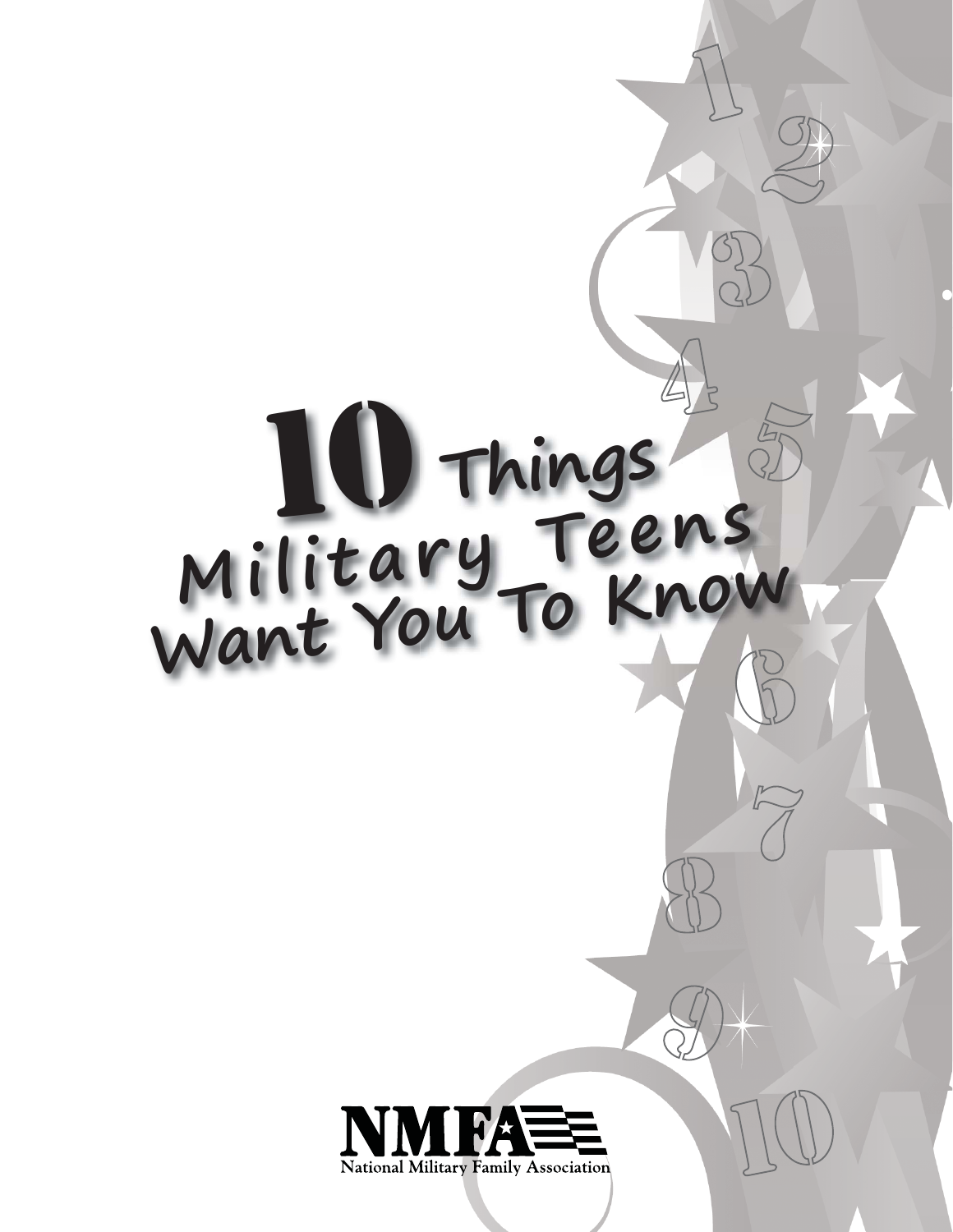## **CONTENTS**

| We are proud of our parents.                       |
|----------------------------------------------------|
| We think about war and we know what it means.      |
| We move. A lot.                                    |
| We take on a lot of responsibility.                |
| We live in the community.                          |
| We appreciate recognition of our family's service. |
| We value diversity and new experiences.            |
| We miss our parents.                               |
| In a lot of ways we're just like other teens.      |
| We serve too.                                      |
|                                                    |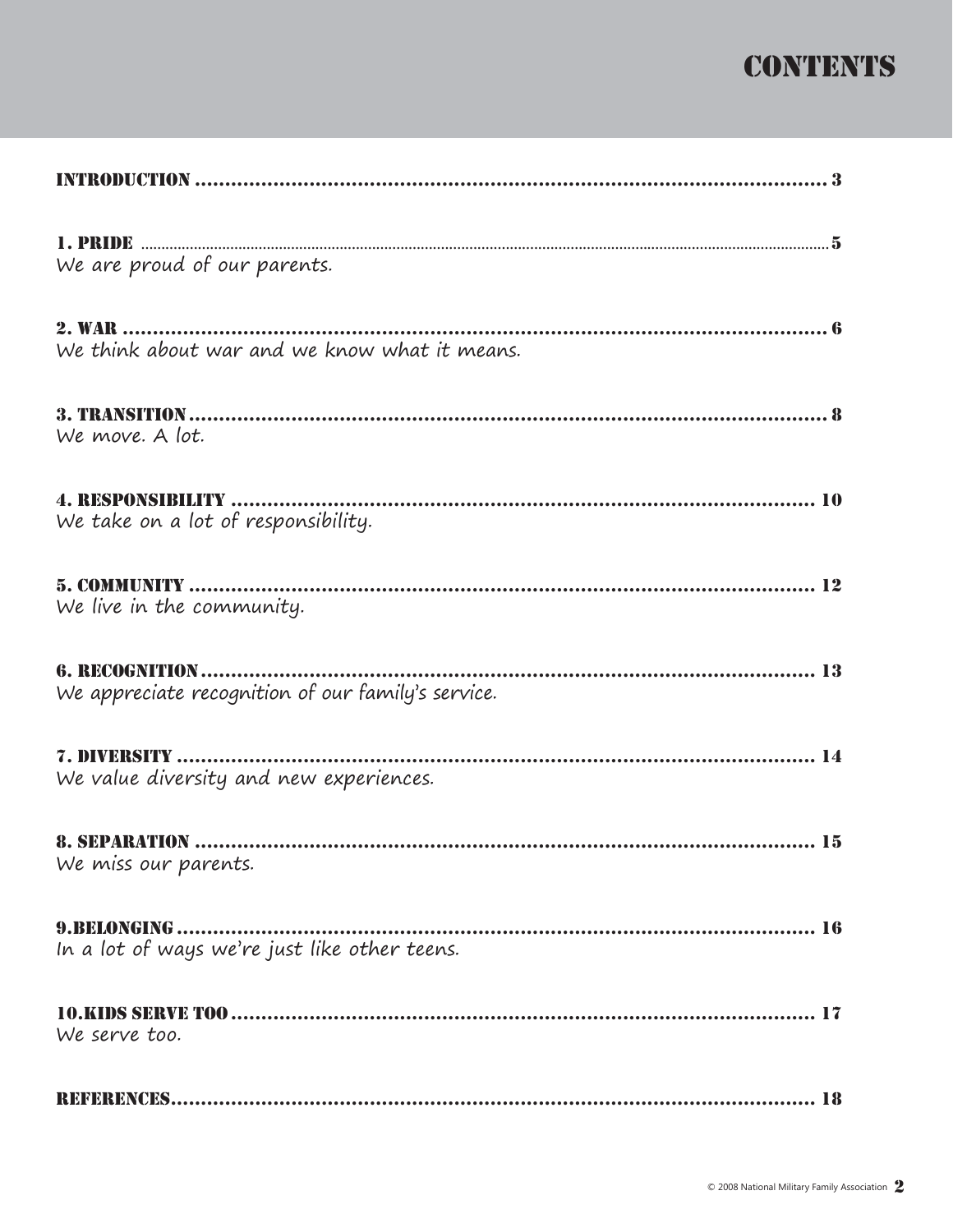### introduction

Each summer, the National Military Family Association's *Operation Purple®* program provides a free week of camp for military youth around the world. Like many other summer campers, these youth may go kayaking and climb rock walls. They may hike and fish. But they all have something in common—a parent serving in the Armed Forces. Most are children of active duty service members. Some are children of National Guard or Reserve members. Some have parents who have been wounded in combat or are battling Post-Traumatic Stress Disorder. And some are coping with the service-related death of a parent. We asked them all to tell us the best and hardest parts about military life in a popular activity called the Top Ten list. The messages in this toolkit summarize what they said.

NMFA created this kit to give the people in military teens' lives a way to help them manage the stressors and affirm the positive aspects of military life. These people may be teachers, school counselors, coaches, community or religious youth group leaders, neighbors, family friends, or relatives. We've also included an explanation of points the campers shared and some resources for you to incorporate into your own activities and programs, as well as in your day-to-day interactions with the military teens in your life.

The tips and resources in this kit are primarily for youths aged 11 to 18. Through our work, we found this group struggles the most with deployments, and military life in general, but little information is available about how to help them.

An average military child moves An average military chility<br>six to nine times between kindergarten<br>six to nine times school graduation. An average military child moves<br>to nine times between kindergar<br>and high school graduation. fact:

The tips in this toolkit were developed from responses to Top Ten lists compiled from more than four years of *Operation Purple* camps. It is not a scientific study, but the result of one open-ended question about military life posed to 10,000 military youth. Not surprisingly, these kids had a lot in common. The *Operation Purple* program serves military children, especially children of deployed, wounded, or fallen service members, many of whom commented on the challenges of deployments.

Along with the tips you'll find in this toolkit, the best *thing you can do for a military teen is know who they are and be there when they need someone to talk to.*

Lengthy, and often times multiple, absences have taken a toll on our military youth. They miss their deployed parent. Many feel like no one understands what they're going through. Some are separated from extended family and may be living in foreign countries. Since most military children attend civilian schools and many military families don't live on a military installation, these youth are surrounded by peers from their civilian neighborhoods. That's ok, except when they see news of a roadside bomb near where their dad or mom is deployed and they've got a test at school that day. Or they've dropped a sport because they have to pick up their younger siblings from school, a task mom or dad used to do before being deployed.

Of course, they also see the positive in those challenges. Because they've moved so much, they've learned how to make friends easily. They've seen many parts of the United States and in some cases several foreign countries. Teens are proud of their military parent and proud of their family's service. Mostly what they told us though is they need people in their community to know what they're going through.

#### Military life and statistics

There are about three million people serving in the Armed Forces. There are nearly 1.8 million children of active duty, National Guard, and Reserve parents. Deployments are not new to military families, but since 9/11 many parents have been deploying, sometimes on multiple tours, to combat zones for months or more than a year at a time. Service members also frequently go on Temporary Duty (TDY), which can range from a few days to six months. Separation has become a way of life for these families.

The National Child Traumatic Stress Network (NCTSN) states professionals who become "familiar with the particular risks that can compromise a military child's health and development" can reduce the stress military youth face. The NCTSN also states those at a high risk for stress include youth who have endured multiple deployments, those who do not live close to military communities, and National Guard and Reserve youth. Today's world requires everyone to be engaged with the community of youth who support our Nation's Armed Forces.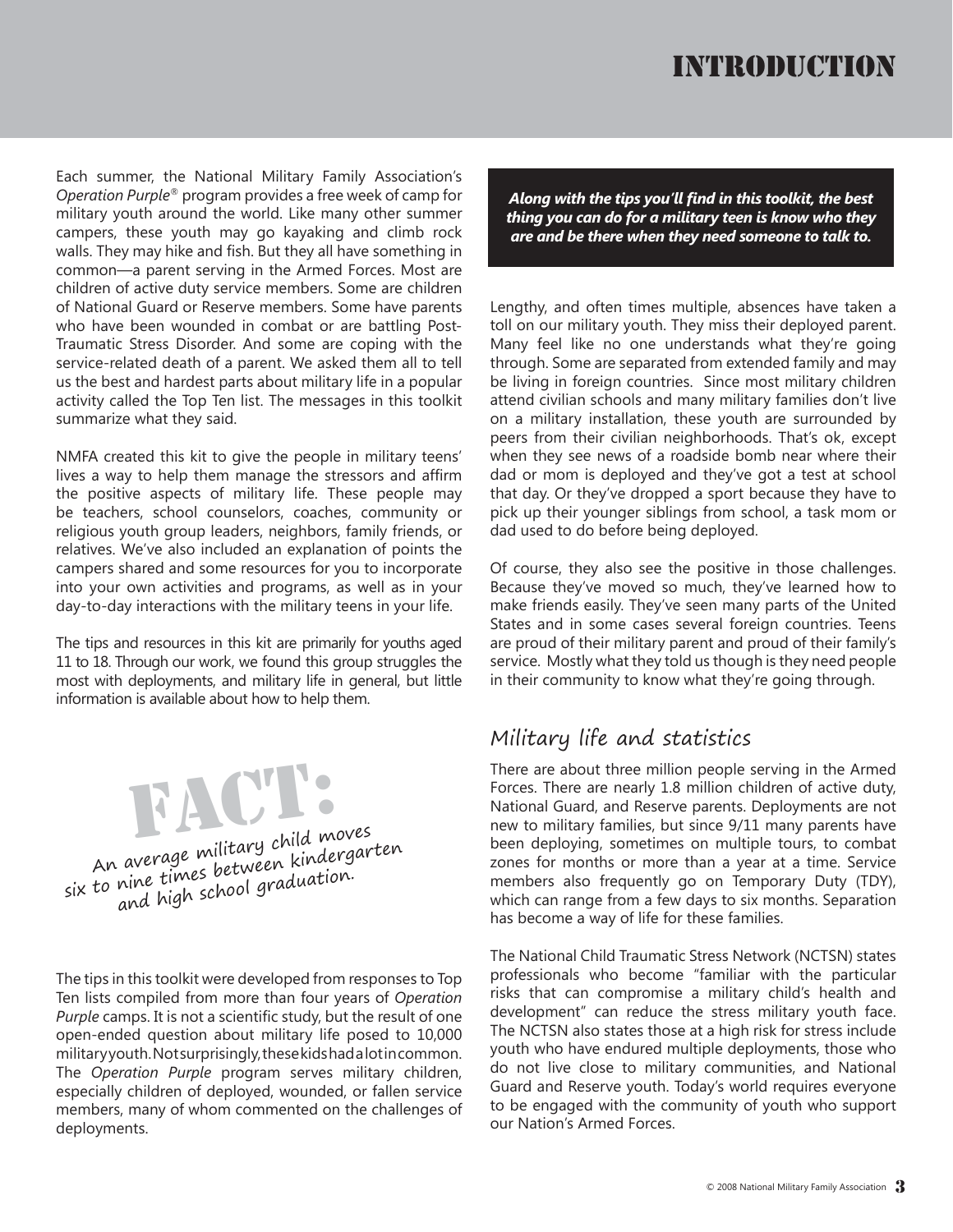Over 1 million military children<br>attend U.S. Public children attend U.S. Public schools. **FACT:** 

National Guard and Reserve deployments have an additional effect on their youth. When these service members deploy, their entire family becomes active duty and they are entitled to the benefits and resources of active duty families. For some, that means their health care switches to military physicians. Everyone's pay is affected. The service member's salary will change from their civilian job's salary to the military pay and benefit system.

It's important to remember that each Service—the Army, Navy, Air Force, Marine Corps, and Coast Guard—is unique. Each one plays a distinct role defending the Nation, and each has a reserve component that traditionally serves one weekend a month and two weeks of training a year. Some Services deploy more than others. Some deploy longer than others.

Given the different nature of each Service and of active or reserve status, what these teens said about military life will not apply to all youth equally. Rather, each point is a theme that emerged from their collective voices. Also, each tip is just a start. As someone who works with youth, we hope this will help you generate new ideas to meet the needs of military teens in your community.

*TriWest addresses many of these topics on their website,*  www.triwest.com. For additional resources visit www.tricare.mil.

#### About the National Military Family Association

The National Military Family Association, the only nonprofit organization that represents families of all ranks and Services and prepares spouses, children, and parents to better deal with the unique challenges of military life. The Association protects benefits vital to all families, including those of the deployed, wounded, and fallen. For nearly 40 years, its staff and volunteers, comprised mostly of military family members, have built a reputation as the leading experts on military family issues. For more information, visit *www.nmfa.org*.

#### About Operation Purple

*Operation Purple* Camps are a program of NMFA that provides a free week of summer camp to children of the deployed, wounded, and fallen. Kids range in age from 8 to 18. They learn coping skills, bond with others who understand what they're going through, and de-stress through the healing environment of the outdoors. Camps take place each summer. The program began in 2004 and served 1,000 military kids. Four years later, through the generous support of corporate and nonprofit sponsors, the program reached 10,000 youth in 37 states and 7 countries.

More than 600,000 military children are we chan dood and high school age kids. FACT:

> *For more information, visit NMFA on the web at www.nmfa.org*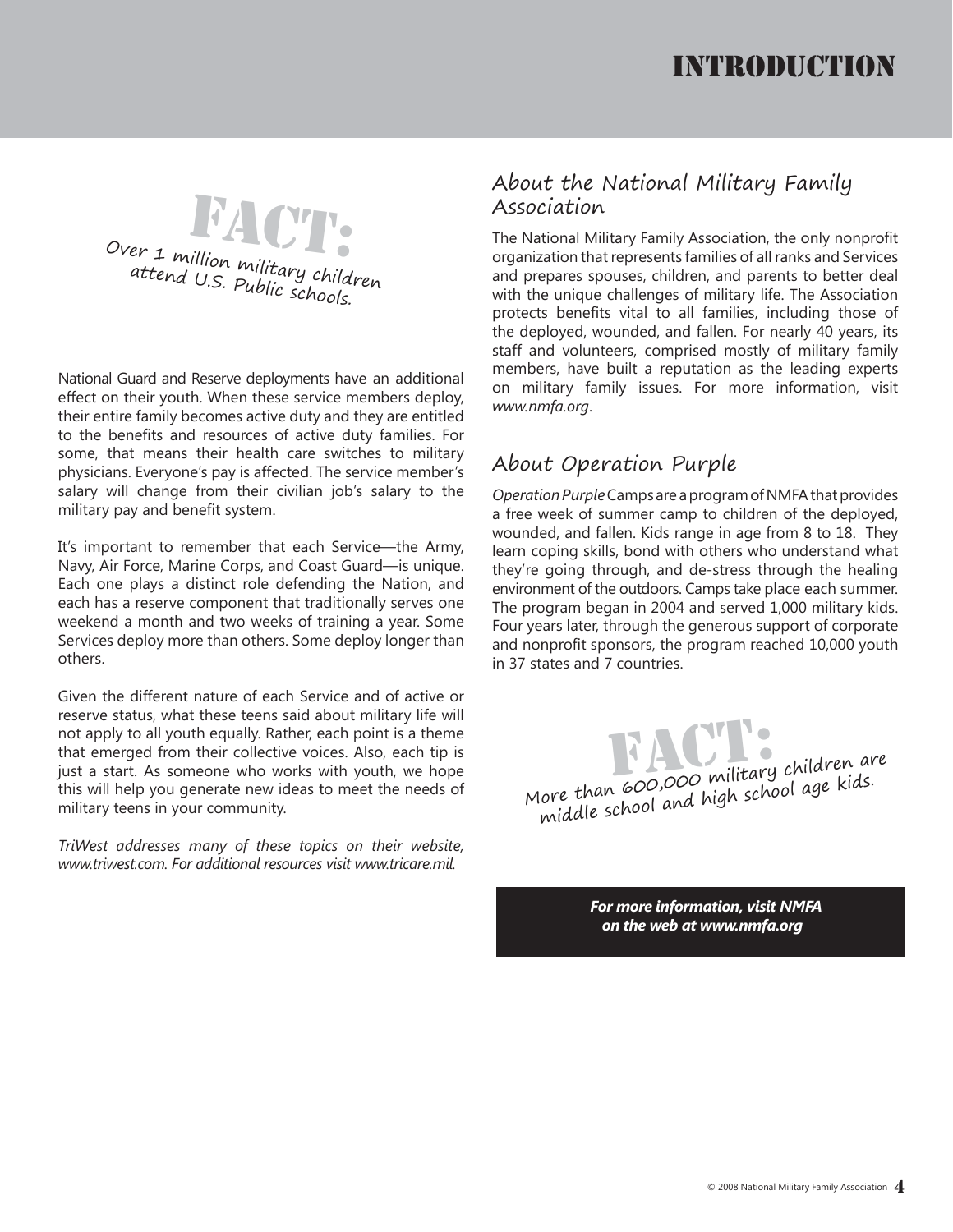# My mom wouldn't be in Iraq if " she wasn't thinking of us.

There  $\ aren't$  many careers where teens learn how to identify an aircraft or explain rank. The military culture is so unique that being part of it makes you feel kind of special. Throw in terms like "American hero" and it's easy to see why teens say they are proud of the job their parents do for the country. Teens have complicated emotions relating to their military parents sometimes, for example, resenting parents for missing important events while at the same time being proud of the work they are doing. Military teens overwhelmingly name their military parent as a positive role model. As someone who works with teens, you know these years can be tumultuous. Ensuring they have a support structure when they may not have extended family or their military parent around is critical. Strengthen the bond with parents with these strategies:

- $\star$  Invite the military parent to your organization to talk about the role they play in the Service. This can be especially helpful when the parent comes home from a deployment. It gives the teen a chance to show how proud they are of their parent without saying a word.
- Distinguish between the parent's service and politics of war. Youth are able to separate the two and be proud of their military parent without necessarily agreeing with the country's decision makers. Understand that military families, like many families, are divided in their position on the war. Still, political statements can be taken negatively if they are perceived to be "against" the Service. Using statements that recognize the duty of a service member such as, "While our service members have done incredible work," and then talking about the bigger issues of politics and American involvement in global conflict shows you are sensitive to the division between duty and debate.
- Military kids understand the value of service to others. Develop that understanding by letting them lead a community service event.
- Highlight local heroes like firemen and police officers, along with military service members, to show military youth they are part of an even larger supportive community of public servants who live with some uncertainty about safety and absence from the family. Invite those teens, along with military teens, for a roundtable discussion about public service.



Create a column in your organization's newsletter, blog, or magazine that discusses military life. Let military teens contribute personal essays.

#### Resources:

NMFA *Family of the Year* Award – nominate an extraordinary military family for a cash prize and a trip to Washington D.C. at *www.nmfa.org/familyaward*.

"My Hero: Military Kids Write About Their Moms and Dads" by Allen Appel and Mark Rothmiller – Armed Services YMCA (ASYMCA) youth tell heartwarming and candid stories about their military parents. For more information about the ASYMCA's annual art and essay contests go to *www.asymca.org*.

NMFA *Very Important Patriot* (VIP) Award program – service members and their family members who are at least 18 years old are eligible to be nominated for the VIP award. VIP winners exemplify extraordinary volunteer service to their military or neighboring community. Nominate a VIP at *www.nmfa.org/vip*.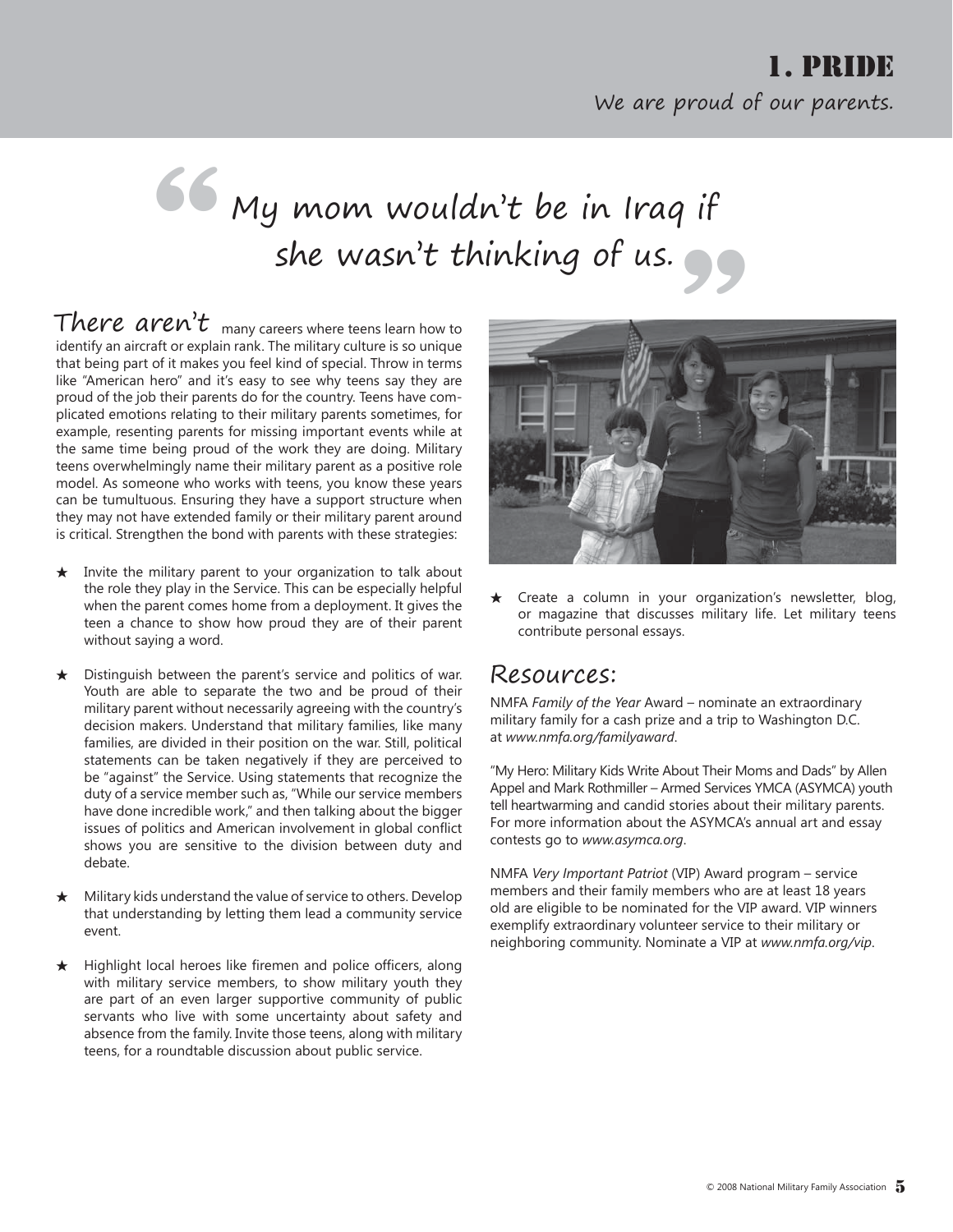# **SSBe safe a little bit longer.**<br>Inly see war on the news and can separate<br>Military youth can't always do that. Their 99

Most of us only see war on the news and can separate it from our daily lives. Military youth can't always do that. Their parents go to war. The news is real life for them. Deployed parents can be gone for as long as 18 months at a time and serve multiple deployments. With the unprecedented deployments of the National Guard and Reserve, it's especially important for schools to be aware of those teens going through the transition to active duty life and a deployment at the same time.

Military teens understand the realities of war. They worry if the deployment will be extended or if their parent will be different when he or she returns. But they also feel for the parent at home. They may take on responsibilities the deployed parent used to carry, such as getting younger siblings to school and sports or helping with homework. These teens have a lot on their minds in addition to normal concerns like friends, sports, and school. Here are ways to ease the worry during this time:

- Be honest with them. Teens and pre-teens know the real consequences of war, but they can also grasp facts that younger children can't, such as the understanding that most people return uninjured, the concept of just how long a year is, and the usefulness of practical coping strategies.
- + Connect with the parent at home. That person will give you a better picture of what the teen is going through.
- + Understand the emotional cycles of deployment—Anticipation of Departure, Detachment and Withdrawal, Emotional Disorganization, Recovery and Stabilization, Anticipation of Return, Return Adjustment and Re-negotiation, Reintegration and Stabilization—and how each phase can affect a teen.
- $\star$  Be aware of even casual discussions about war. Naturally, military youth will take perspectives on conflict a little more to heart when their mom or dad is deployed or fighting.
- $\star$  Distinguish between the parent's service and politics of war. Youth are able to separate the two and be proud of their military parent without necessarily agreeing with the country's decision makers. Understand that military families, like many families, are divided in their position on the war.
- $\star$  Listen to them. Having a person outside their home who knows the situation gives the youth a safe place to talk about the deployment. Many times a teen won't share information with their parent who is still at home for fear of "rocking the boat."



- Be sure the onsite school counselor knows if a teen's parent is deployed.
- Send care packages from your group to the youth's deployed parent.
- $\star$  When possible, be accommodating with class work due dates. Discuss the student's work habits and work load with their parent or caregiver. There might be an activity affecting their performance that should be considered. However, keeping things routine is often best.
- $\star$  Work with your school system to establish a policy that accommodates families dealing with separation good-byes and reunions as well as Rest and Recuperation (R&R) leave.
- Be neutral. Language is powerful. Using terms like "parents" for back to school nights, fairs, or permission slips automatically assumes every teen has two parents at home or even just one parent at home. Create an environment where single parents and grandparents feel welcome.

▶ Resources on page 7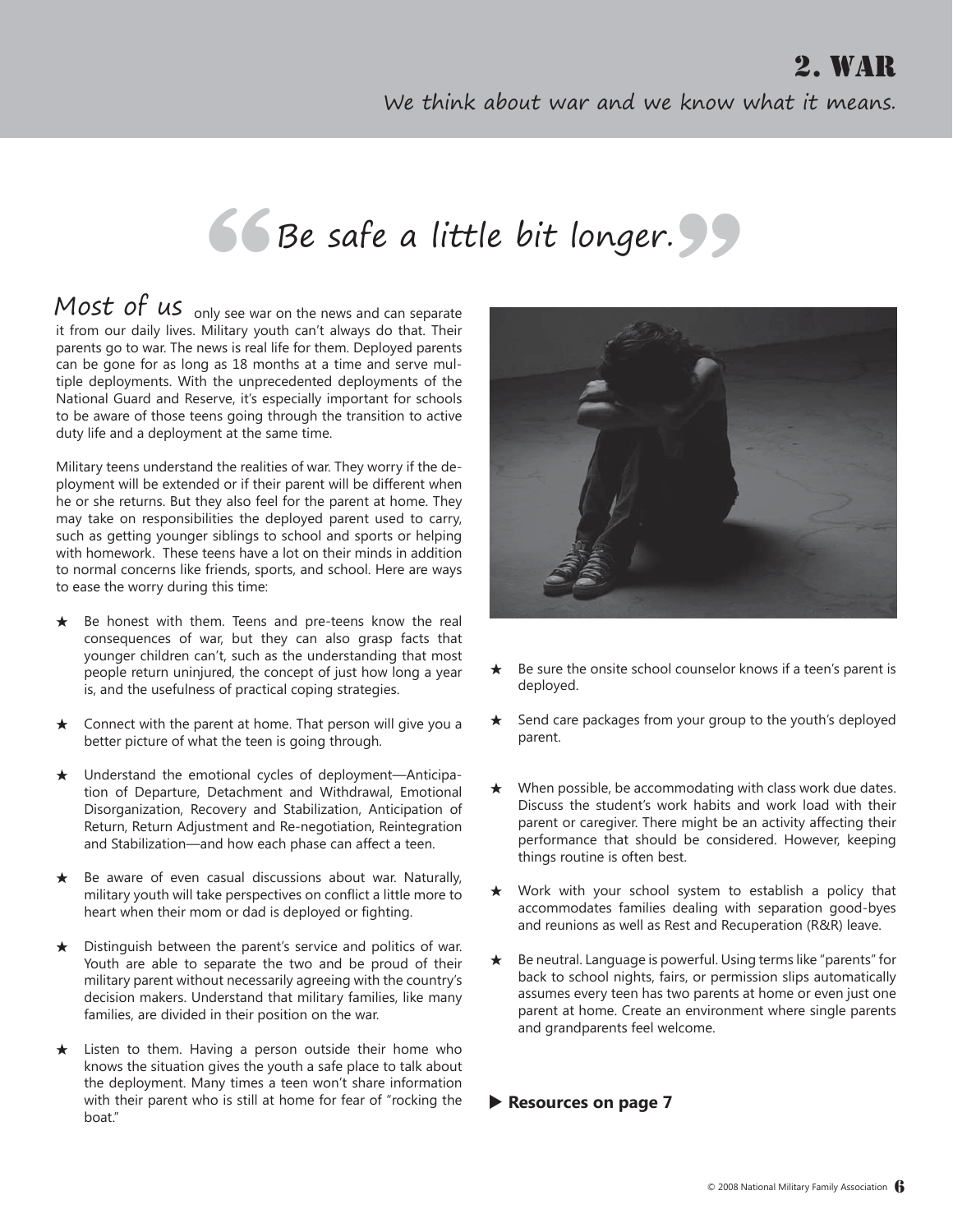#### Resources:

"Parents' deployment draws mixed emotions from teens" by Barbara L. Micale, Virginia Tech National Capital Region can be found at *www.research.vt.edu/resmag/ResearchMagJan06/deploy.html*.

"Resilience in a time of War" by the American Psychological Association - Tips for Parents and Teachers of Teens at *http://apahelpcenter.org/dl/resilience\_in\_a\_time\_of\_war-tips\_ for\_parents\_and\_teachers\_of\_teens.pdf.*

National Child Traumatic Stress Network – identifying military youth who are at high risk for traumatic stress and information resources for educators and mental health professionals at *www.nctsnet.org/nccts/nav.do?pid=ctr\_top\_military.* 

Children, Youth and Families Education and Research Network – researched-based information for parents, teachers and family support leaders working with children of service members at *www.cyfernet.org/hottopic/warres.htm*l.

American Academy of Pediatrics – Support for Military Children and Adolescents at *www.aap.org/sections/uniformedservices/deployment/ index.html*.

Strategic Outreach to Families of All Reservists – a comprehensive guide on how deployments uniquely affect children and teens of reserve component service members at *www.nmfa.org/site/ DocServer/SOFAR\_Children\_Pamphlet.pdf?docID=6661*.

Learn about the emotional cycle of deployment and ways teens may react at *www.hooah4health.com/deployment/familymatters/ emotionalcycle.htm*.

I hope it's not him on the news getting hurt. **99** "



It's hard when he deploys, " so I have to keep busy.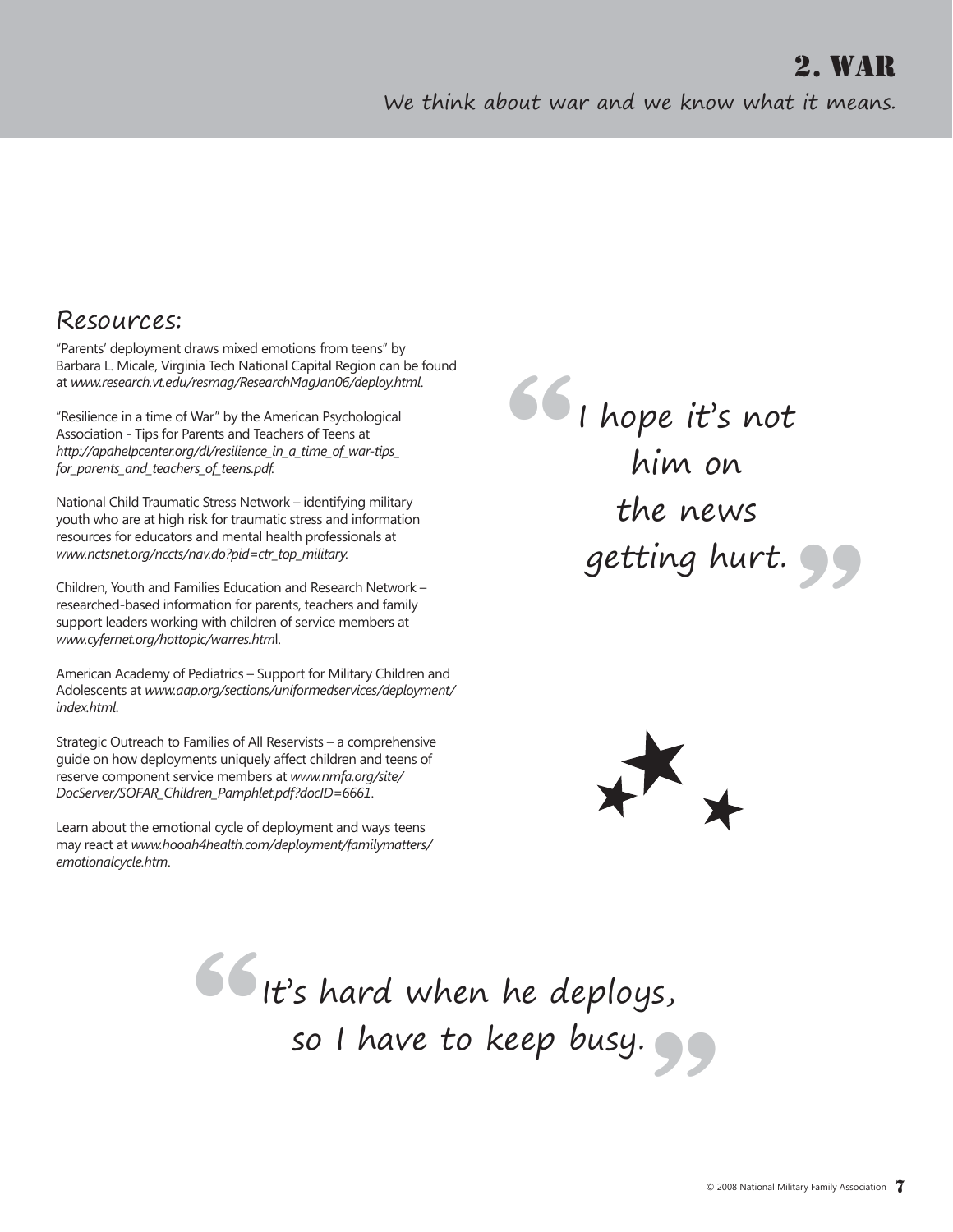# 66 Moving made me more adaptable.

### Family and furniture are about the only

things that stay the same in a military family's life. By the time the kids grow into teenagers, they've attended several schools, have made numerous new friends, and memorized half a dozen new addresses. Military teens say they like meeting new people and traveling to new places, but they also say moving is one of the toughest things about military life. In fact, military children will say good-bye to more significant people by age 18 than the average person will in their lifetime. National Guard and Reserve families can be on the move, too. When a deployment comes, they may relocate closer to a support network of friends and family for the year. Additionally, children of single service members may have to move in with a grandparent or other relative when their parent deploys. Oftentimes this means changing schools and leaving friends behind. These circumstances can pose risks for isolation and can affect a teen's academics and extracurricular activities at a time when college is on the horizon.

These strategies may help them get settled:

- $\star$  Find or create activities that bring military parents, teens, teachers, and other community leaders together. You'll build awareness in the community and show military teens they have a support network right away—they're not alone!
- $\star$  Sports, music ensembles, and other extra-curricular activities may be the few constants in your military student's life and a way to make new friends fast. When possible, be lenient with tryout dates and admission cut-offs. Many military families move during the summer and often miss tryouts for fall sports or activities.
- Help teens to focus on their relationships now and not what they'll lose in a future move. Ask your military student if they're involved with clubs or sports and help them get connected in their new situation.
- When it's time to move, get their class, group, or house of worship involved in keeping the relationship going through email and social networking sites. Start your own Facebook group!
- Create relationships with the local military installation or reserve component units through cooperative activities. The military is bursting with professionals using the latest technology and



medicine who might be willing to talk about their jobs. When there is a move or deployment, you are connected with this important resource and can get new teens plugged into their military resources right away.

- $\star$  Schools can create a "welcome wagon" packet filled with information for students transferring in the middle of the school year. Contacts for local resources or even popular hang outs help new students get acclimated to the area more quickly.
- Start afterschool clubs for kids with deployed parents.
- $\star$  Create a parent buddy system for newly relocated families and a student peer support group that matches new arrivals with student mentors who can make sure they learn to navigate their new school and don't have to eat lunch alone.
- $\star$  Work with other groups like yours to swap best practices on serving the military community.
- School counselors should ensure all transcripts from previous schools are current and in the student's record.

**Resources on page 9**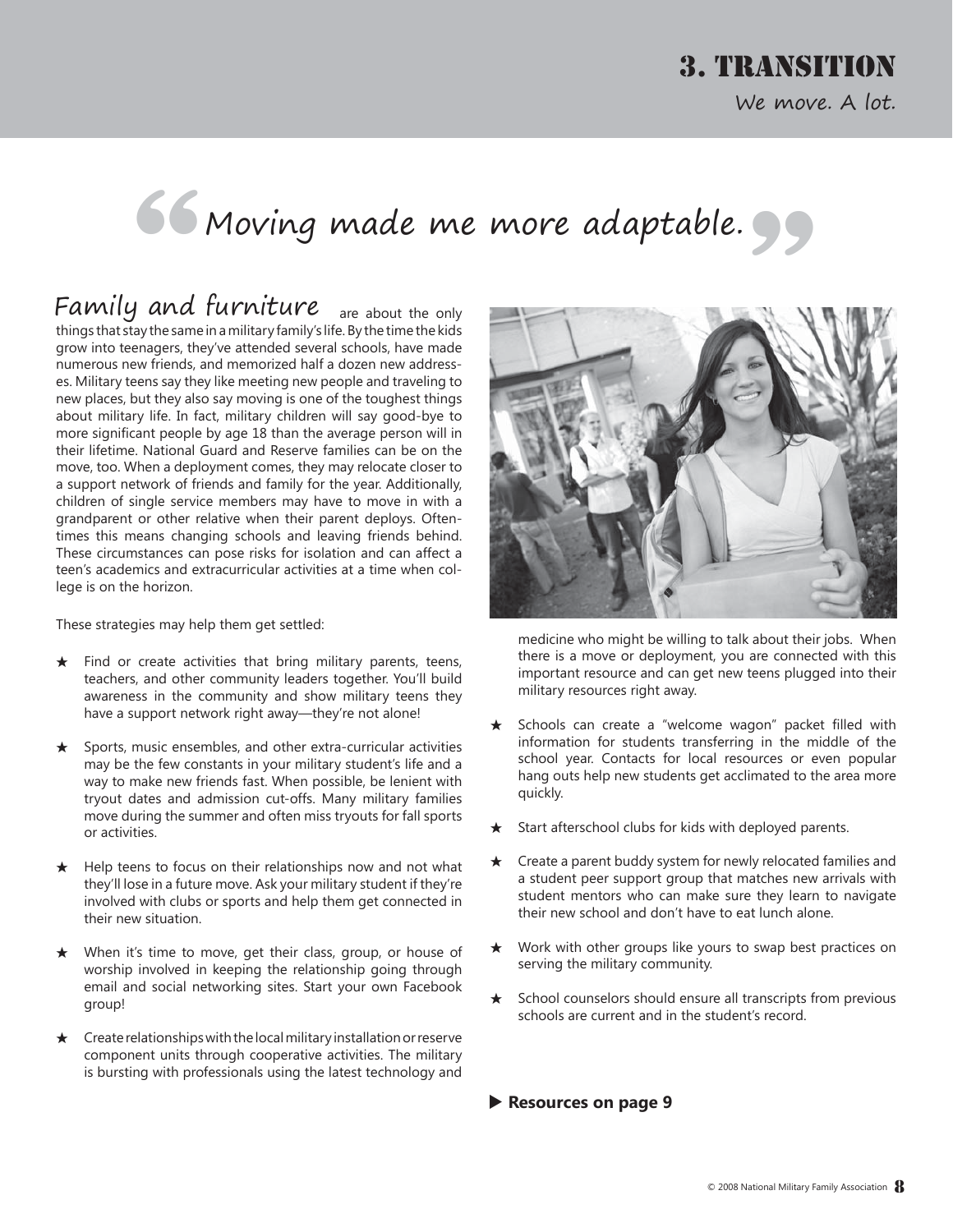## 3. transition

We move. A lot.

#### Resources:

Military Teens on the Move – Tips and advice for teens, with stories from teens at *www.defenselink.mil/mtom/t4\_41.htm*.

National Network of Partnership Schools – NNPS provides research-based guidance on engaging parents, schools, and community leaders to create student success in schools. NNPS provides technical support for program development to schools serving children from military families as part of the Military Child Initiative at *www.partnershipschools.org*.

Third Culture Kids World (TCKWORLD) – children who grow up outside their home or parents' culture are called Third Culture Kids. Read the stories of TCKs at *www.tckworld.com*.

State Department Information on children in transition from a Foreign Service perspective at www.state.gov/m/dghr/flo/c21995.htm.

Department of Defense sponsored site with sections for teens, parents, and educators at *www.militarystudent.dod.mil*.

Military Child Education Coalition – provides parents and educators with training and resources to ease students' transitions at *www.militarychild.org*.

Military kids have to learn to adapt to new situations. **SS** 66<br>t



Sometimes when you move, you leave " without saying goodbye to your friends.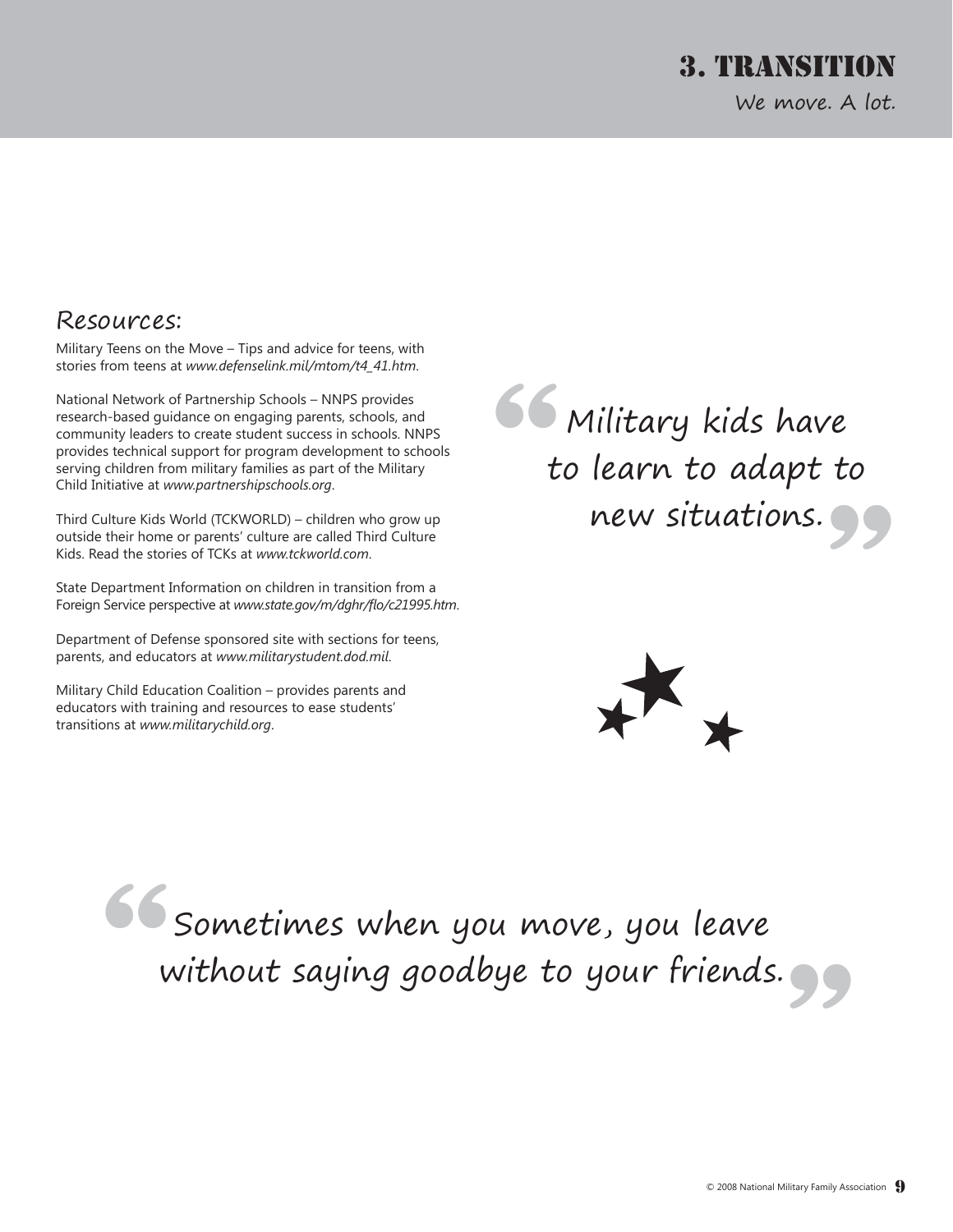### Most of my grades dropped because I was thinking about my dad, because my dad's more important than school.  $\frac{66}{1}$ 99

When military parents go away for deployments or Temporary Duty (TDY), their family responsibilities fall to the caregiver at home. It's common for teens and pre-teens to assume at least some of those responsibilities. They'll even stifle their own emotional needs to shield their at-home caregiver from additional stress. Or they may rebel against the at-home caregiver.

Military youth have expressed pride about gaining independence and maturity when they have to increase their load, but it's easy for these responsibilities to become a burden. Unknowingly, parents sometimes add to this burden and assign adult responsibilities as a means to show confidence when actually it creates too high an expectation. For instance, telling a son that he is the man of the house is a tall order with big shoes to fill. Here are some ways to help them keep a balance:

- $\star$  Help youth feel confident in their abilities. Suggest a CPR or time management course. Conduct a study skills class to boost homework efficiency. Appropriate instruction will help them feel better prepared to deal with their extra duties.
- $\star$  Watch for signs of stress. Dropping grades, looking distracted or tired in class, and loss of interest in activities can all be red flags that the teen is doing too much. Ask them how they're doing.
- Provide practical time management tools like a daily planner or create a fun bag filled with helpful items like sticky notes. Mix it up with reminders to take a break. Nothing says "relax" like an iTunes gift card or trip to the movies with some friends.
- $\star$  Let them be kids when they're with you. Teenagers still have the child inside of them who just wants to have fun. Give them a safe place where they can unwind.



- Ask how their school, house of worship, or club can support the family. Mowing the lawn, carpooling, tutoring, or babysitting younger siblings are ways to shoulder some of the tasks the military youth may have taken on while dad or mom is away. Be specific with your offer. Saying, "We'd like to have your family over for dinner this week," feels less like charity than "Do you need help with meals?"
- Keep a list of referral services handy. There are a lot of organizations that offer reduced-cost practical assistance such as finding child care for parents with deployed partners, lawn care, or mental health counseling. Some are listed in the resources section below.

#### **Resources on page 11**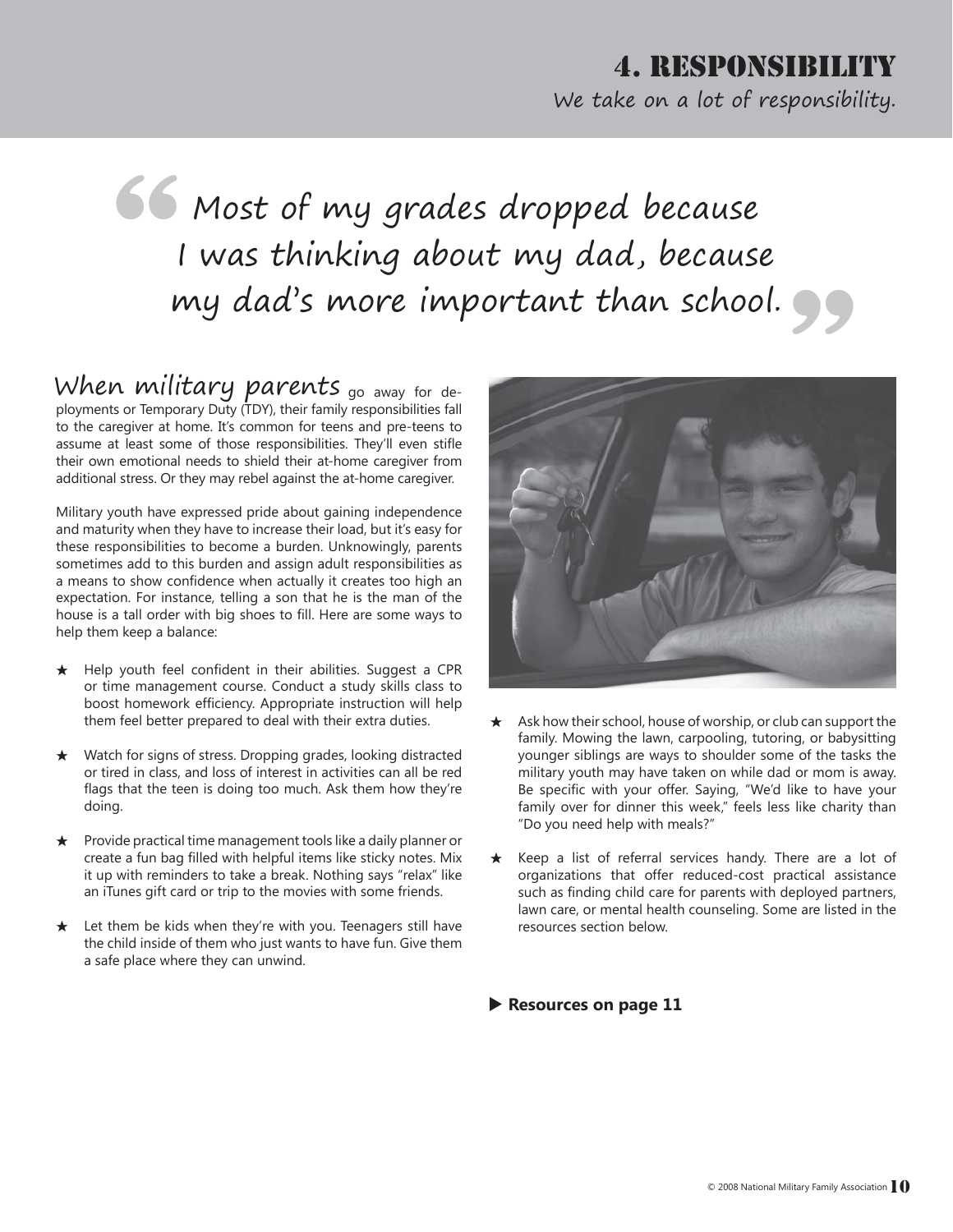### 4. responsibility

We take on a lot of responsibility.

#### Resources:

Military OneSource – a 24/7 comprehensive, free resource for military families provides referrals and information for everything from moving, to counseling, to car repair services. Visit *www.militaryonesource.com*.

"The Role of Responsibility – How much is too much" by Gail Pirics – an article discussing how to give pre-teens appropriate levels of responsibility. Read it at *www.preteenagerstoday.com/resources/ articles/responsibility.htm*.

Personal stress management guide for teens from the American Academy of Pediatrics at *www.aap.org/stress/teen1-a.cfm*.

GreenCare for Troops – Coordinates local lawn and landscaping for families of deployed service members at *www.projectevergreen.com/gcft*.

Our Military Kids – activity grants for children of National Guard and Reservists who are deployed or wounded. Visit *www.omk.org*.

National Association of Child Care Resource and Referral Agencies – special section on child care for military parents at *www.naccrra.org/MilitaryPrograms*.

USA Cares – providing financial and advocacy assistance to military families at *www.usacares.org*.

Apply for the teen to attend one of NMFA's popular *Operation Purple*® summer camps at *www.operationpurple.org*.

There are a lot of things my dad would normally do, like taking out the trash or mowing the lawn. Now I have to do it. **JS** 66<br>"



66 Mom will be in her room and we hear her crying.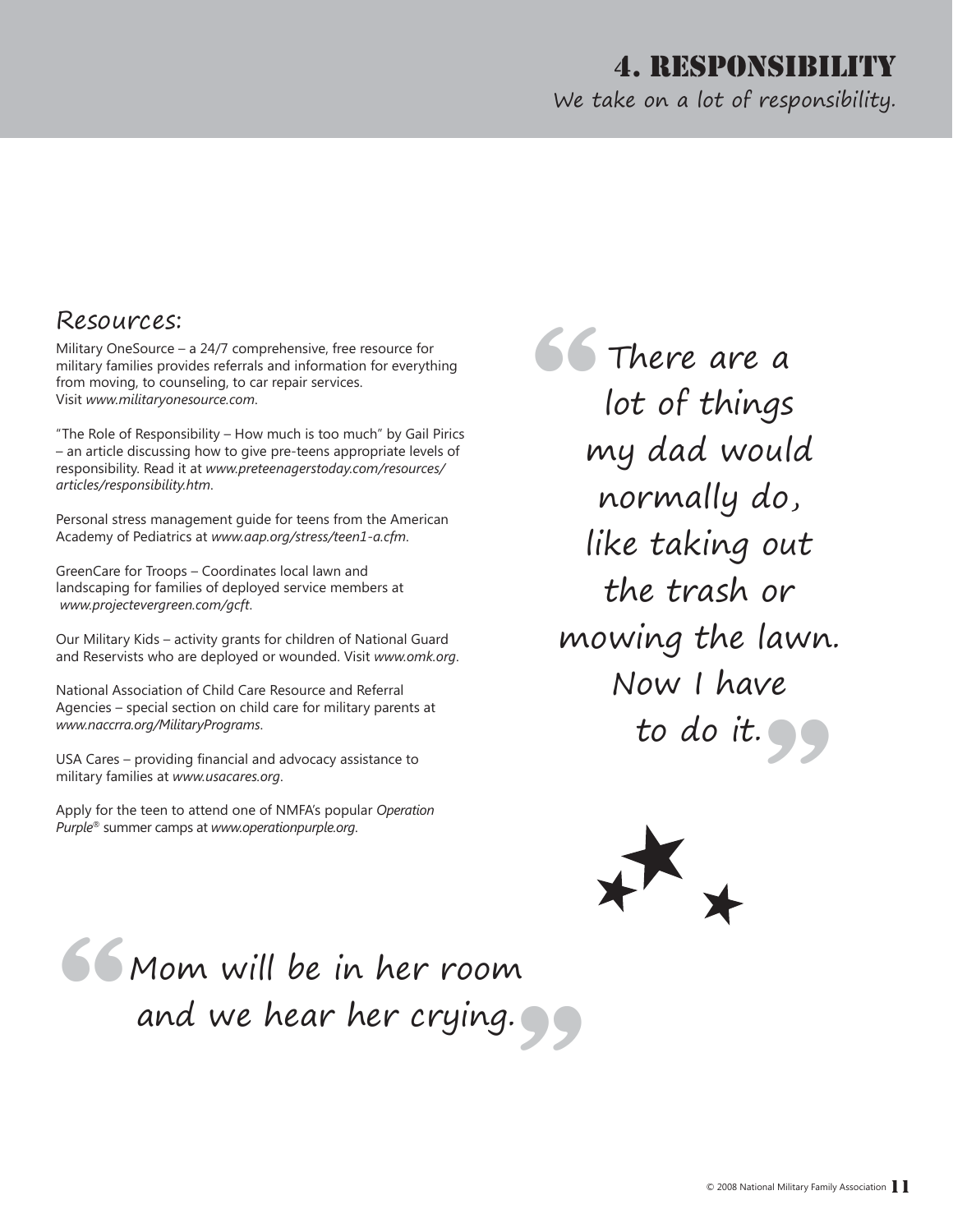# Our parents are serving our country 66<br>" and we have a hero.

Did you know nearly 95 percent of military teens don't attend Department of Defense schools? Only about 35 percent of active duty military families even live in military housing. Though children of service members are part of the unique military culture, they spend most of their time in the local community. They play sports, join clubs, and even see doctors in your neighborhood. Also, there are more than 700,000 National Guard and Reserve kids who might never live on a military installation. These families look within their community for friendship and support. But to reach our military youth, we have to know who they are and understand them. Here are a few ways to get started:

- Poll the teens in your group to see how many of them have a military connection. You might be surprised by the number. Even if they don't have a parent in the military, many may have brothers, sisters, aunts, uncles, or grandparents who are serving.
- Familiarize yourself with military life. Learn the differences between active duty and reserve component service. Look at the uniqueness of each service branch— Army, Navy, Air Force, Marine Corps, and Coast Guard.
- Read blogs and books that have firsthand accounts about military life. You'll be surprised by the diversity of experiences along with the common challenges and rewards of military life.
- Download a copy of NMFA's Military Child Bill of Rights at *www.nmfa.org/BillofRights* and use it as guide to support military teens you know.
- $\star$  Know where military teens live in your community, including National Guard and Reserve youth. You can search for local installations using the resource listed below.
- Survey your friends and coworkers. Ask who is or has been in the military. Talk to them about their experiences and ask about their children's experiences.
- Schools can assign literature that examines military life and features teenage characters. Talk about the book with a class or group. Ask military youth for input about what's the same or different in their lives from what they read.
- Educate your group about reaching out to the "new kid." Military teens are often told to make new friends, but the community must reciprocate to make the connection happen.



#### Resources:

National Military Family Association – find information on military family life and issues affecting military children at *www.nmfa.org*.

Listing of all military installations—organized by service at *http://apps.mhf.dod.mil/pls/psgprod/f?p=107:7:453 955382099448*.

Resource list of National Guard Family Assistance Programs in all states—the support provided by the family assistance centers is available for families of all military Services in the communities served. The National Guard also sponsors specialized activities for children and teens that may be an option for families living far from a military installation: *www.guardfamily.org*

"Military Brats and Other Global Nomads: Growing Up in Organization Families" by Morten Ender, sociology professor at the U.S. Military Academy at West Point.

Booklists for military families of all ages – check out the sections on books for teens and adults at *www.booksformilitarychildren. info*. The site was created by a military spouse who is also a librarian and mother of four children.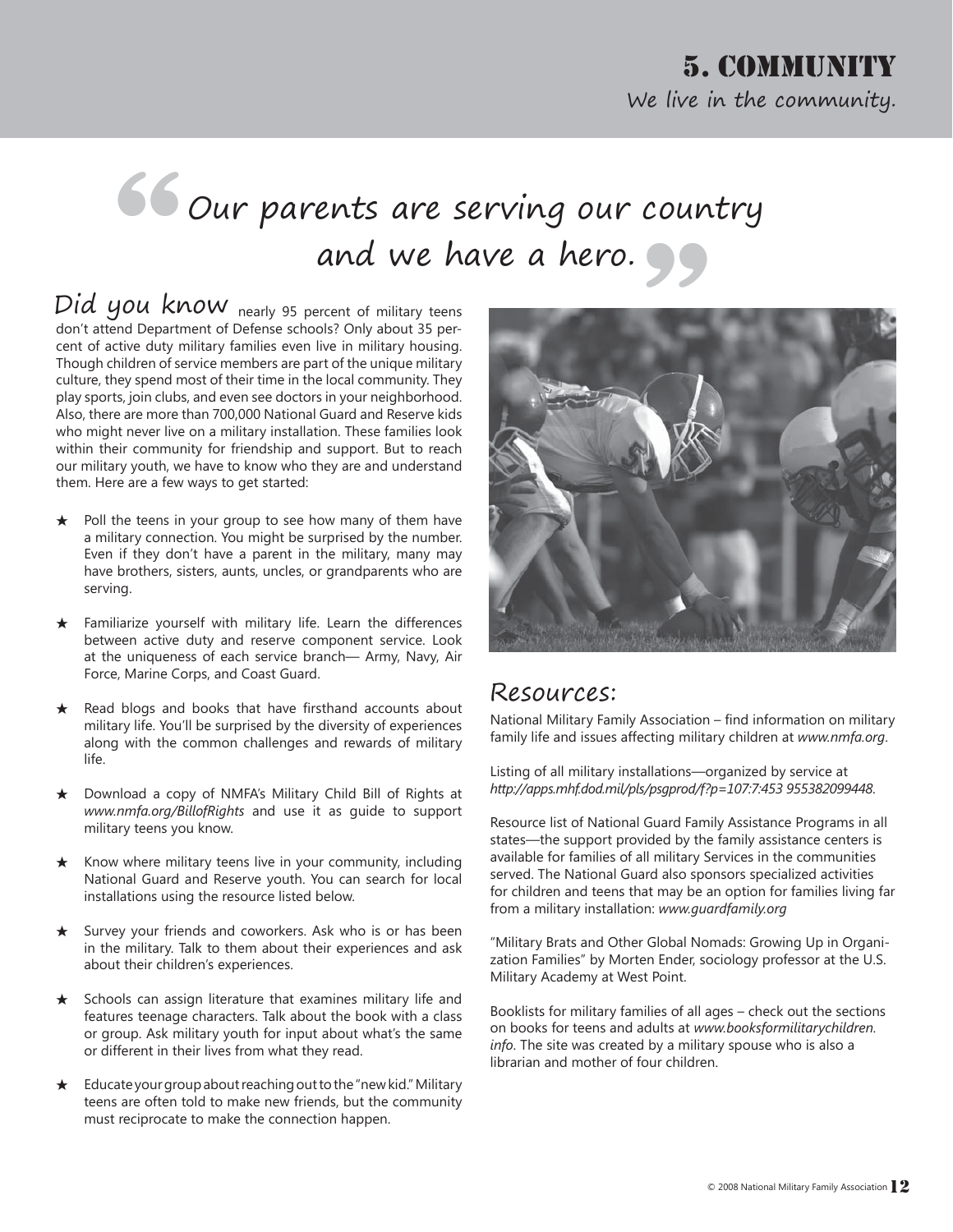## 6. recognition

We appreciate recognition of our family's service.

# I am really thankful for everything 66<br>"" you have done for me.

Programs, praise, & bargain deals for military families have peppered the country—and teens have noticed. Operation Purple campers clearly understood the value of getting free or reduced-price services such as the free week of summer camp. It reminds them that someone cares about them and understands life is sometimes tough for military families. Of course they need to have a balance of tangible and intangible support. Here are some ways to do both:

- Say thanks to the teen!
- Fly your flag, wear a pin, or display a "support our troops" ribbon—then sustain it with actions. Yes, teens do notice.
- Have class members interview and write an essay about a service member. Then share the stories with the entire class.
- $\star$  Write "thank you" notes to deployed troops.
- Celebrate the Month of the Military Child in April and National Military Appreciation Month in May.
- Donate to a military charity in honor of a military family you know.
- Donate items to local VA hospitals with recuperating veterans.
- $\star$  Ensure school counselors and mentors are aware of scholarships exclusively for military teens. The American Legion publishes a financial aid quide available through their website titled "Need a Lift," which lists many military child scholarship programs.
- Support initiatives that provide better education, health care, and recreational activities for military teens.
- $\star$  Schools, places of worship, or doctor's offices can create wall space recognizing the deployed parents of military teens. Use photos or short stories to highlight them. It also serves as a constant reminder that there are men and women in uniform living in your neighborhood.



#### Resources:

National Military Family Association – follow local initiatives that support military families at *www.nmfa.org*.

America Supports You – A Department of Defense program that provides opportunities for citizens to show support for service members at *www.americasupportsyou.mil*.

USO – a nonprofit organization that provides morale, welfare and recreation activities for American troops, including care package stuffing parties for those deployed overseas at www.uso.org.

Veterans Affairs facility locator – Find your local VA facility for service activities or to plug your teen into a local support group for family members of combat veterans at *www1.va.gov/directory/ guide/home.asp?isFlash=1*.

Let's Say Thanks – pick and send a free postcard with a thank you message to troops overseas at *www.letssaythanks.com*.

"Need a Lift" is financial aid guide published by the American Legion and information to order a copy is available at *www.legion. org/programs/resources/scholarships*.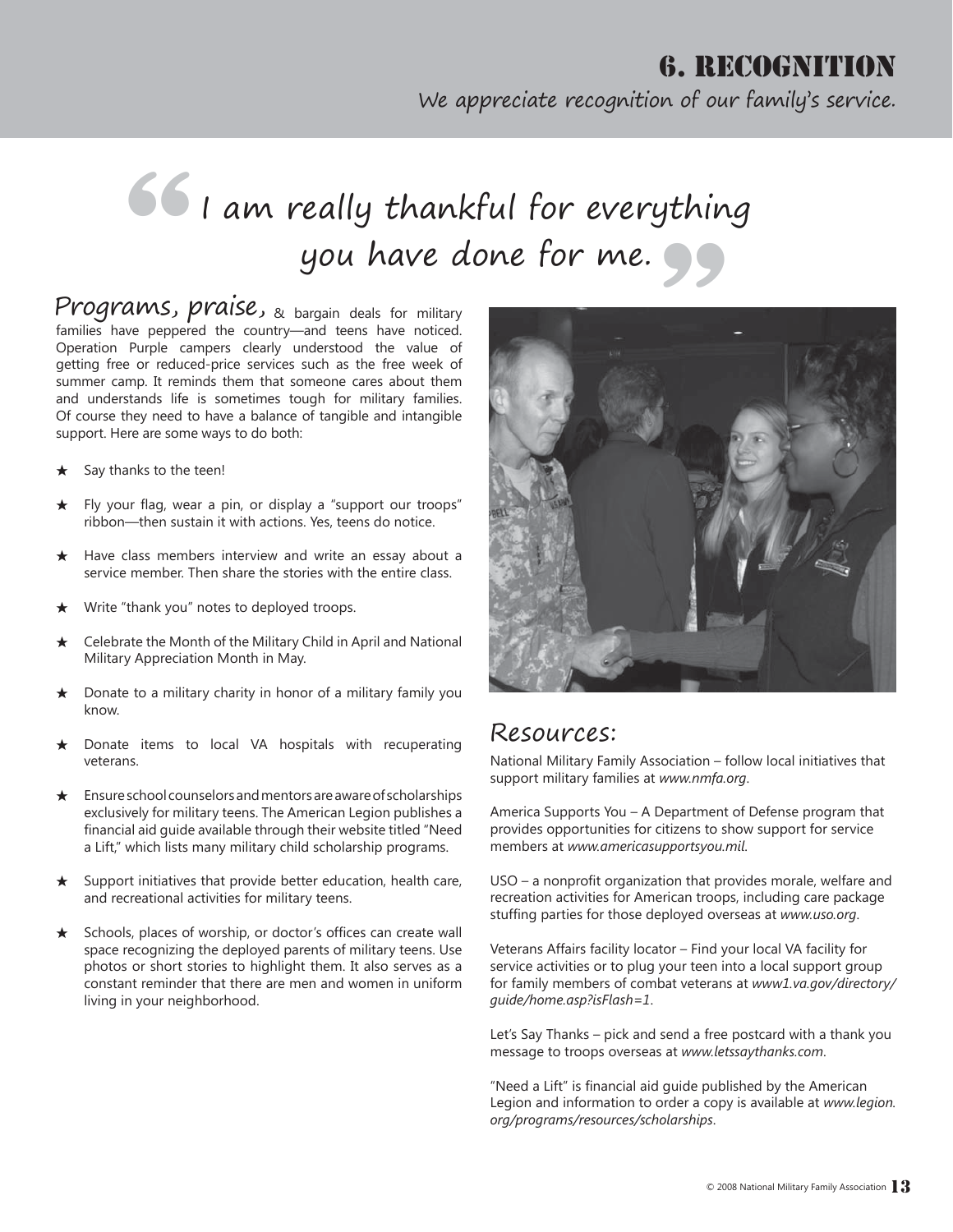## 7. diversity

We value diversity and new experiences.

# Military kids make friends faster. " "

There are nearly 500 U.S. military bases around the world. Some active duty families have lived in popular locations like Germany, Japan, and Italy for several years at a time. Teens and pre-teens may have even picked up a foreign language or two during their mom or dad's tours overseas. Even if they haven't lived overseas, active duty families have experienced many parts of America. The Armed Forces also closely represents the racial makeup of America. Between moving and the diverse nature of the Service, military youth have grown up in an environment that reflects the real world.

National Guard and Reserve teens know what it's like to have a parent suddenly switch jobs and deploy overseas, then return changed and make the transition back to their civilian life. No matter the Service, military youth have embraced the positive parts of change. What an incredible life lesson to learn so young! Draw from their experiences this way:

- Use them as classroom resources. Globetrotting teens can offer a priceless first-hand perspective about other cultures and places to other students.Ask them to share treasures acquired from other regions, countries, or cultures.
- $\star$  Military youth are used to seeing leaders who work with lots of different people. Tap into their observations and ask them to be mentors. They can help new kids become oriented to the area, serve on diversity councils at school, or help bring multicultural students into clubs and extracurricular activities.
- $\star$  Include military youth as part of your organization's advisory group or teen panel. As local and world travelers, they bring a valuable diverse perspective that should be counted.
- Help graduating teens who may have spent a significant amount of time in foreign countries research colleges and professions they may not be familiar with. Get them involved in organizations that help them find their talents, whether that be in a military career like their parent(s) or another profession.
- Contact your state representatives and then support your state by joining the Interstate Compact on Educational Opportunity for Military Children, which recognizes and supports the mobile military family and values a worldwide education.



#### Resources:

4-H Military Partnerships – 4-H has special programs for the development of military youth. Check out the services at *www.4hmilitarypartnerships.org*.

Future Business Leaders of America – helping teens build leadership skills and confidence for more than 60 years at *www.fbla-pbl.org.* 

MCEC Teen Stories – Watch military teens talk about what it's like to live in other countries in the video Student 2 Student at *www.youtube.com/MilitaryChild*.

*www.Myclubmylife.com* – a teen social and educational site from the Boys & Girls Clubs of America, where more than 80 percent of members are minorities.

To learn more about the Interstate Compact on Educational Opportunity for Military Children visit *www.csg.org/programs/ ncic/EducatingMilitaryChildrenCompact.aspx*.

Military Community Youth Ministries, *www.mcym.org*, is a nondenominational Christian Ministry reaching out to military teens in more than 40 military communities.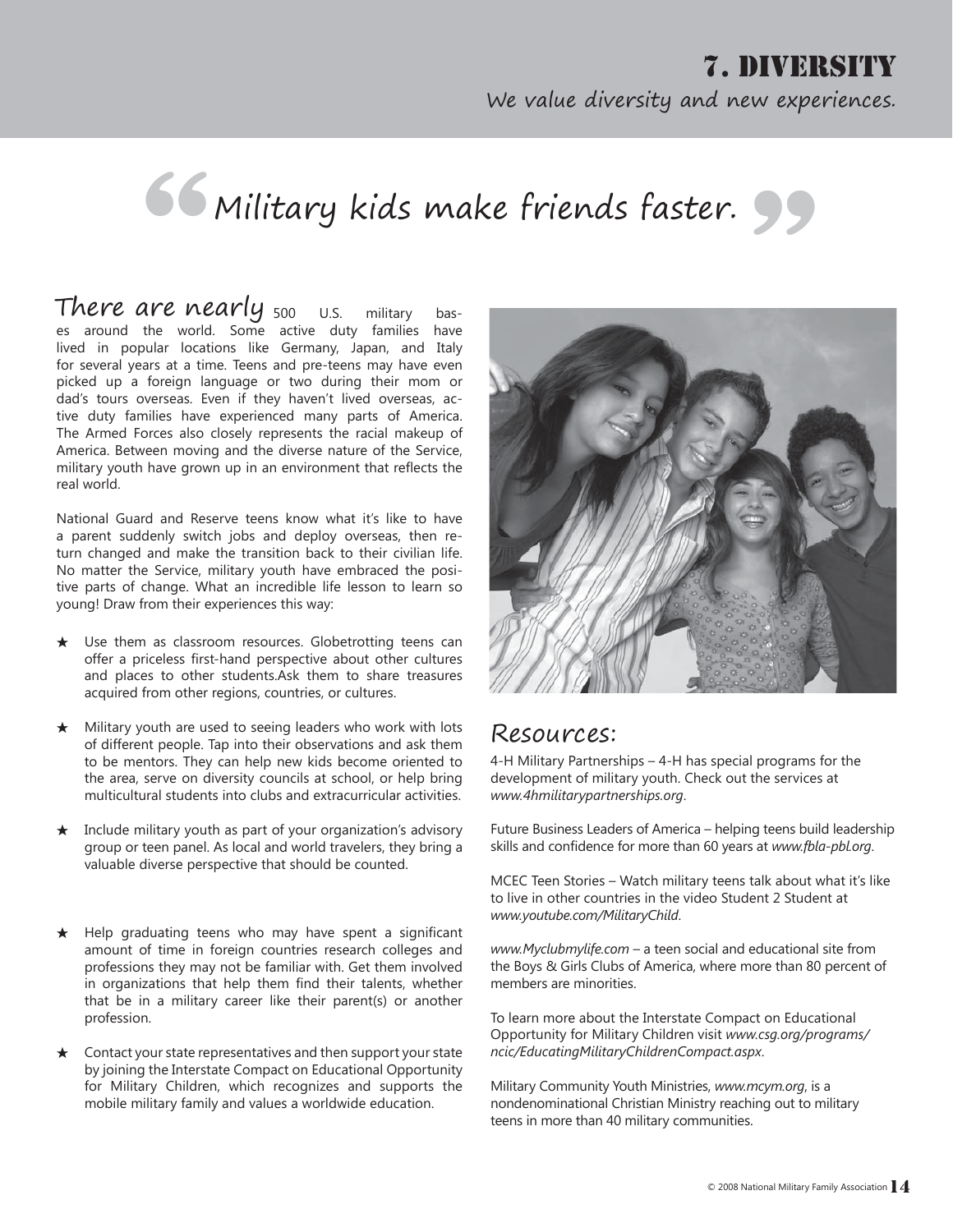# I'm turning into a teenager and he's not 66<br>" here to help me on my way as I change.  $\mathcal{G}$

Military teens said they missed their military parents and in more ways than one. First, service members are gone a lot. Deployments take parents away for months at a time. Temporary duty, training, or necessary separations, such as a family staying behind so children can finish the school year, also bring absences. Birthdays, holidays, and family vacations often occur without the service member parent present. Then, there is another kind of missing called "ambiguous loss." Returning from a combat deployment, the parent may be a different person. Those suffering from Post-Traumatic Stress Disorder or physical injury may have striking differences from when they last saw their teen. Military teens miss the parent they had before the deployment, but it's not something they can really explain or change. This is compounded by the natural, personal changes a teen experiences during adolescence. You can't bring the parent back, but you can use these strategies to strengthen the teen/parent bond:

- Have teens write to deployed parents about their daily lives—what they're doing in school, sports, clubs, or house of worship.
- Teens need peer groups. If you've surveyed your organization and know who the military teens are, create a group just for them and those who support them.
- Use social networking platforms to reach them in the places where they already hang out.
- Tell them it's ok to ask for help.
- $\star$  Work with the school to establish times for phone calls if the time zone difference is interfering with the teen's opportunity to talk to their deployed parent.
- $\star$  Don't let teens miss out on special activities or rites of passage. While a parent can't be replaced, the event can still be treasured. Ask an uncle to attend a father/daughter dance or arrange to video tape special events like graduation ceremonies.
- $\star$  Include the deployed parent's e-mail address on your PTA, sports booster, or youth group parent e-mail list so they can receive your newsletter and other information about the activities that mean a lot to their teen.
- + Understand that teens facing a parent's deployment or celebrating their return may need to find a new balance between family time and their normal routine. Follow the family's lead: be flexible in allowing for absences from activities to accommodate family reunions while also realizing the teen may need time with peers as they and their family adjust after the service member's return.



#### Resources:

"Finding My Way: A Teen's Guide to Living with a Parent Who Has Experienced Trauma" by Michelle D. Sherman, Ph.D. and DeAnne M. Sherman.

Battlemind - a multimedia resource designed by the Army to prepare service members and families for deployments and reunions. Check out the videos, files and worksheets created for teens at *www.battlemind.army.mil*.

Tip sheets for parents, teachers, and administrators about how to build connectivity for military students' academic success at *www.jhsph.edu/mci/resources/School%20Connectedness*.

Operation Military Kids at *www.operationmilitarykids.org*.

Psych First Aid for Military Families is a PowerPoint presentation geared at providing helpful techniques for dealing with families in crisis. Visit *www.usmc-mccs.org/cosc/conference/sessions.cfm* and find the presentation in Tuesday's agenda.

American Academy of Pediatrics developed a site dedicated to the support of military children and adolescence at *www.aap.org/sections/uniformedservices/deployment/resources.html*.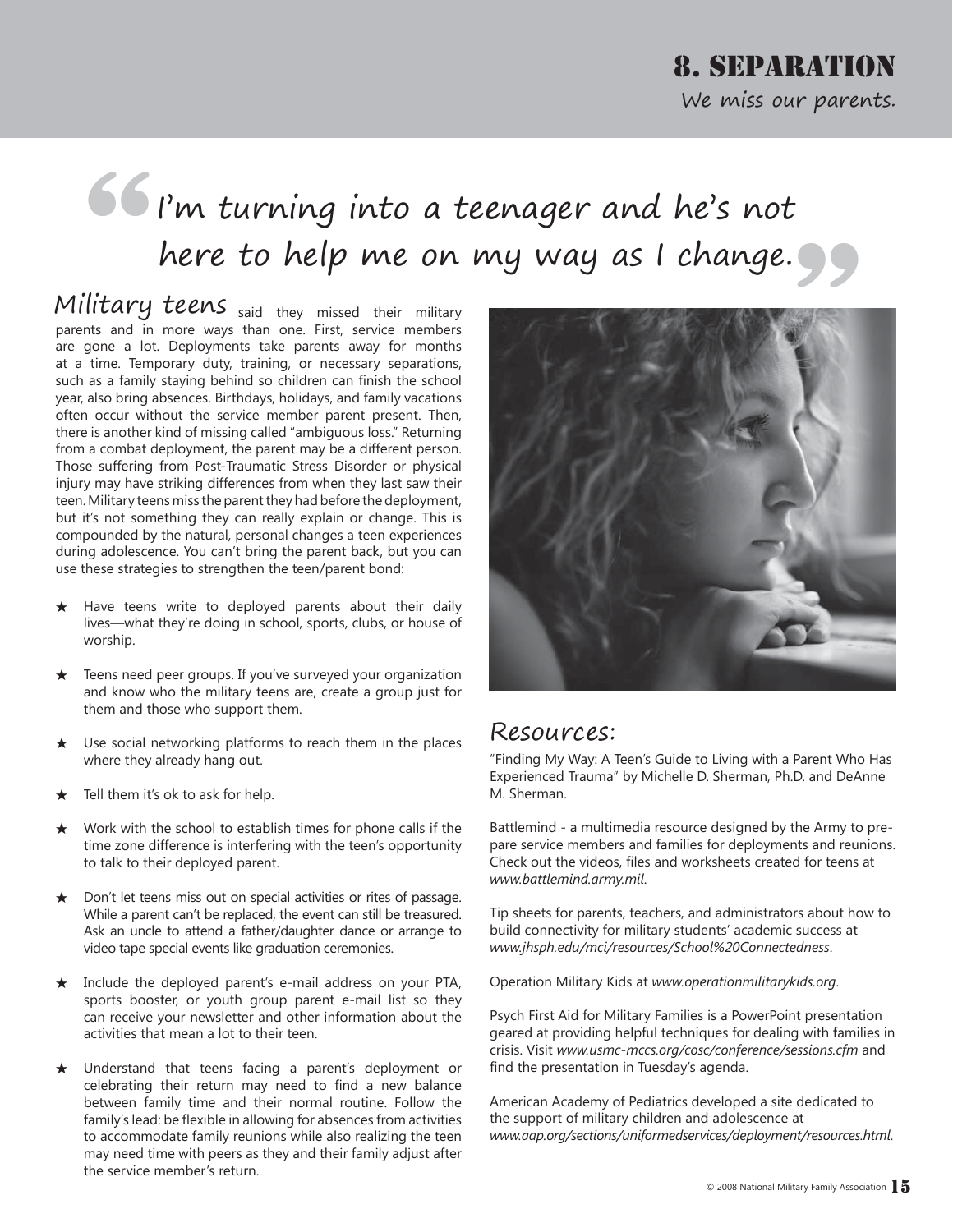# Sometimes I feel like I want to quit **66** and just be normal for a bit.

What's normal? Whatever it is, it's something teens strive for during adolescence. And even though they may use military acronyms in their speech or have traveled to five states and two foreign countries before their 16th birthday, they are teens just like all the rest. They want to fit in, make friends, and have fun. One way to deal with the challenges of military life is to help them see what they have in common with other teens. It gets their mind off themselves for a while and they may even find coping strategies from other teen groups. Also, maintaining a sense of normalcy is key to getting through deployments. Here are suggestions that can bring military teens and other teens together:

- Offer a class about transitions. Many children can benefit from this advice.
- $\star$  Don't treat military teens differently. Changing your behavior toward them may signal pity and insincerity and no one likes that. In one military teen's words, "Don't cozy up to me. That's creepy."
- $\star$  Older siblings of large families, single parent homes, or families in rural areas often have extra responsibilities. They could swap stories with military teens about how they juggle it all.
- Teach all teens how to deal with change or loss. Whether it's a break up or a big move, change is a part of life that everyone experiences.
- Teens of deceased or disabled parents can share experiences with military teens whose parents are injured or suffering from traumatic memories.
- Expand their horizons. Do an exercise that emphasizes what all teens have in common. Explore teens' lives in other cultures.
- Create a buddy system that brings new teens into a community quickly. This could be through a school, house of worship, or club.
- Organize a travelers' club. Military teens will make new friends and find something in common with other non-military families who share a diverse traveling experience.



#### Resources:

Learn how to start your own peer support program for transitioning students and view a list of S2S programs in your area at *www.militarychild.org/child-student/student-2-student*.

Learn about a successful Student 2 Student program that brought new kids into a community through student and teacher partnerships at *www.kdhnews.com/news/story.aspx?s=26829*.

Take a course from the Military Child Initiative for people interacting with military youth at *www.jhsph.edu/mci/training\_course*.

Visit a teen social and educational site from the Boys & Girls Clubs of America at *www.myclubmylife.com*.

Teen L.I.N.K.S. (Lifestyle, Insights, Networking, Knowledge and Skills) – Modeled after a Marine program for Marine spouses, this program has been tailored for military teens. Contact your local Marine base for information on how you can connect a Marine teen with this support group.

Boys & Girls Clubs of America Military Support – with more than 350 military youth centers around the world, this is a place where military teens can feel at home, no matter where that is. Visit *www.bgca.org/partners/military* for more information.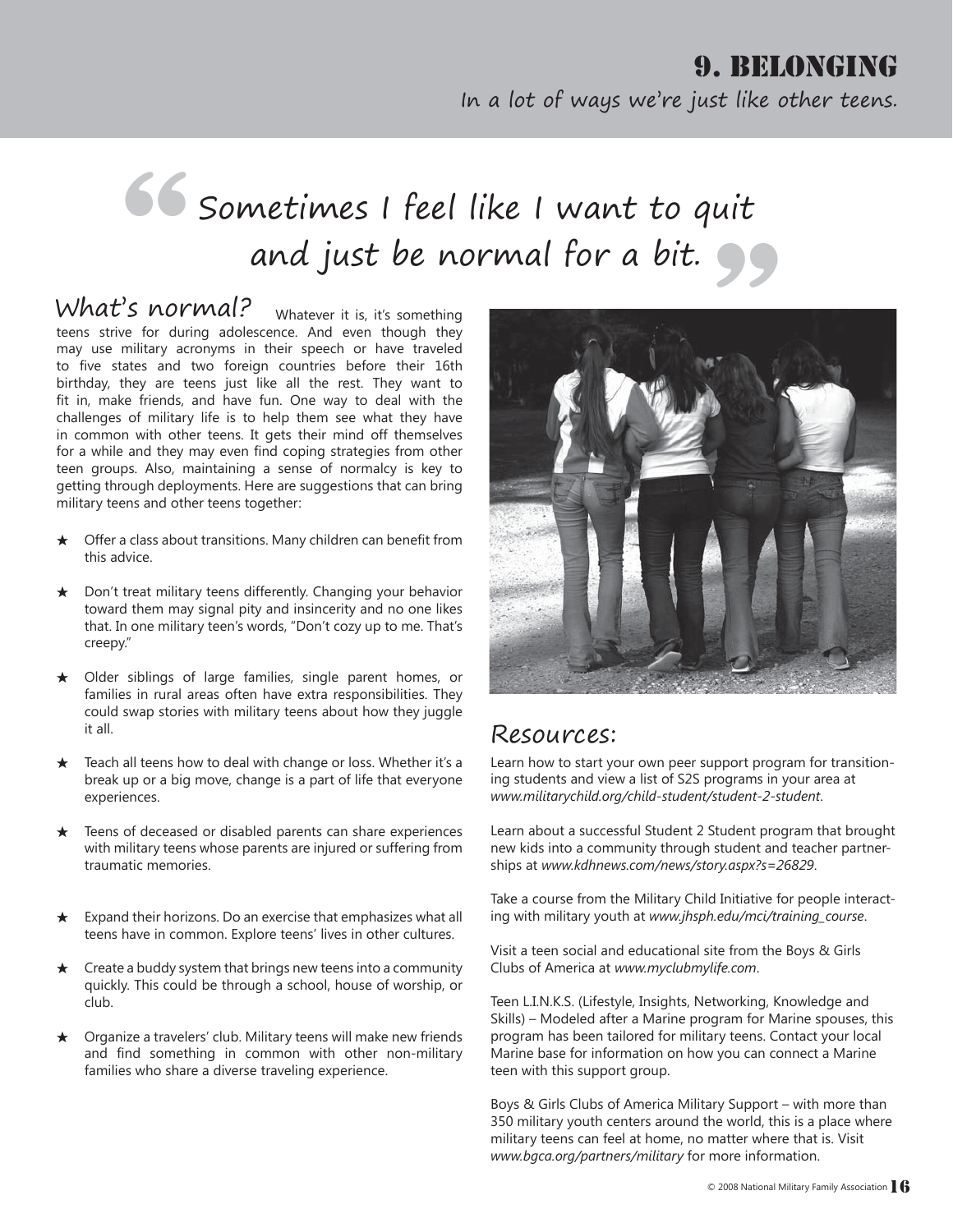# Being a military kid teaches **66** you to be strong.

Strength, perseverance, and sacrifice are words we associate with our troops. But these are the same traits we see in military teens. They send care packages to their military parent when they are fighting overseas. They take on new tasks when situations change in their families. They grow up with a sense of community and service to country. While they do it for their family, they're sustaining their service member for America, too. Celebrate their achievements. Recognize their efforts to the country. Use these strategies as an opportunity to empower all youth and the powerful contributions they can make in their communities:

- Celebrate the Month of the Military Child in April.
- Support legislation that provides new opportunities for military youth.
- Send them to an *Operation Purple®* camp.
- Nominate them for awards.
- + Download a copy of the NMFA Military Child Bill of Rights at *www. nmfa.org/BillofRights* and use it as a guide to support military teens you know.
- Tell them you're proud of them! Sometimes they just need to hear that they're doing a great job for their family and their country.

#### Resources:

Locate an *Operation Purple* Camp near you – visit *www.operationpurple.org*.

Information about Month of the Military Child can be found at *www.eu.dodea.edu/features/080401\_militaryChild.php*.

Military Child Education Coalition at *www.militarychild.org*.

Operation Military Kids – visit *www.operationmilitarykids.org*.

Boys and Girls Clubs of America National Youth of the Year Program – BGCA members are recognized for overcoming obstacles and making outstanding contributions to their school, family and community at *www.bgca.org/YOY*.

Our Military Kids - activity grants for children of deployed National Guard or Reserve service members and those of the wounded at *www.omk.org*.